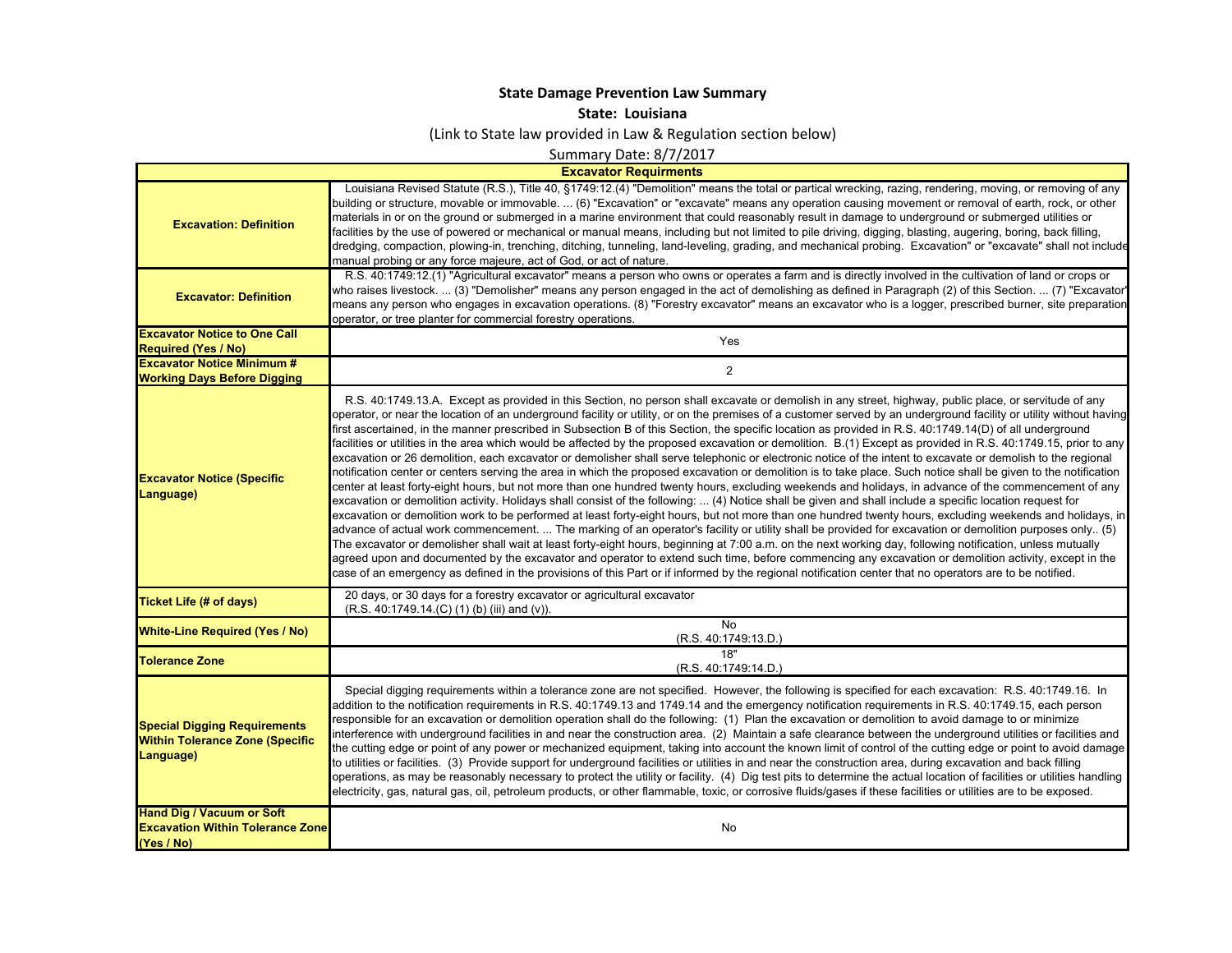| <b>Preserve / Maintain Marks</b><br><b>Required (Yes / No)</b>                                  | Yes                                                                                                                                                                                                                                                                                                                                                                                                                                                                                                                                                                                                                                                                                                                                                                                                                                                                                                                                                                                                                                                                                                                                                                                                                                                                                                                                                                                                                                                                                                                                                                                                                                                                                                                                                                                                                                                                                                                                                                                                                                                                                                                                                                                                                                                                                                                                                                                                         |
|-------------------------------------------------------------------------------------------------|-------------------------------------------------------------------------------------------------------------------------------------------------------------------------------------------------------------------------------------------------------------------------------------------------------------------------------------------------------------------------------------------------------------------------------------------------------------------------------------------------------------------------------------------------------------------------------------------------------------------------------------------------------------------------------------------------------------------------------------------------------------------------------------------------------------------------------------------------------------------------------------------------------------------------------------------------------------------------------------------------------------------------------------------------------------------------------------------------------------------------------------------------------------------------------------------------------------------------------------------------------------------------------------------------------------------------------------------------------------------------------------------------------------------------------------------------------------------------------------------------------------------------------------------------------------------------------------------------------------------------------------------------------------------------------------------------------------------------------------------------------------------------------------------------------------------------------------------------------------------------------------------------------------------------------------------------------------------------------------------------------------------------------------------------------------------------------------------------------------------------------------------------------------------------------------------------------------------------------------------------------------------------------------------------------------------------------------------------------------------------------------------------------------|
|                                                                                                 | (R.S. 40:1749:14.C. (1) (b) (iv))                                                                                                                                                                                                                                                                                                                                                                                                                                                                                                                                                                                                                                                                                                                                                                                                                                                                                                                                                                                                                                                                                                                                                                                                                                                                                                                                                                                                                                                                                                                                                                                                                                                                                                                                                                                                                                                                                                                                                                                                                                                                                                                                                                                                                                                                                                                                                                           |
| <b>Call Again If No Response from</b>                                                           |                                                                                                                                                                                                                                                                                                                                                                                                                                                                                                                                                                                                                                                                                                                                                                                                                                                                                                                                                                                                                                                                                                                                                                                                                                                                                                                                                                                                                                                                                                                                                                                                                                                                                                                                                                                                                                                                                                                                                                                                                                                                                                                                                                                                                                                                                                                                                                                                             |
| <b>Operator Or Signs Of Unmarked</b>                                                            | No                                                                                                                                                                                                                                                                                                                                                                                                                                                                                                                                                                                                                                                                                                                                                                                                                                                                                                                                                                                                                                                                                                                                                                                                                                                                                                                                                                                                                                                                                                                                                                                                                                                                                                                                                                                                                                                                                                                                                                                                                                                                                                                                                                                                                                                                                                                                                                                                          |
| <b>Facilities (Yes / No)</b>                                                                    |                                                                                                                                                                                                                                                                                                                                                                                                                                                                                                                                                                                                                                                                                                                                                                                                                                                                                                                                                                                                                                                                                                                                                                                                                                                                                                                                                                                                                                                                                                                                                                                                                                                                                                                                                                                                                                                                                                                                                                                                                                                                                                                                                                                                                                                                                                                                                                                                             |
| <b>Notify One-Call if Marks Moved or</b>                                                        | Yes                                                                                                                                                                                                                                                                                                                                                                                                                                                                                                                                                                                                                                                                                                                                                                                                                                                                                                                                                                                                                                                                                                                                                                                                                                                                                                                                                                                                                                                                                                                                                                                                                                                                                                                                                                                                                                                                                                                                                                                                                                                                                                                                                                                                                                                                                                                                                                                                         |
| No Longer Visible (Yes / No)                                                                    | (R.S. 40:1749:14.C.(1) (b) (iii))                                                                                                                                                                                                                                                                                                                                                                                                                                                                                                                                                                                                                                                                                                                                                                                                                                                                                                                                                                                                                                                                                                                                                                                                                                                                                                                                                                                                                                                                                                                                                                                                                                                                                                                                                                                                                                                                                                                                                                                                                                                                                                                                                                                                                                                                                                                                                                           |
| <b>Special Language Regarding</b>                                                               |                                                                                                                                                                                                                                                                                                                                                                                                                                                                                                                                                                                                                                                                                                                                                                                                                                                                                                                                                                                                                                                                                                                                                                                                                                                                                                                                                                                                                                                                                                                                                                                                                                                                                                                                                                                                                                                                                                                                                                                                                                                                                                                                                                                                                                                                                                                                                                                                             |
|                                                                                                 | No                                                                                                                                                                                                                                                                                                                                                                                                                                                                                                                                                                                                                                                                                                                                                                                                                                                                                                                                                                                                                                                                                                                                                                                                                                                                                                                                                                                                                                                                                                                                                                                                                                                                                                                                                                                                                                                                                                                                                                                                                                                                                                                                                                                                                                                                                                                                                                                                          |
| <b>Trenchless Technology (Yes / No)</b>                                                         |                                                                                                                                                                                                                                                                                                                                                                                                                                                                                                                                                                                                                                                                                                                                                                                                                                                                                                                                                                                                                                                                                                                                                                                                                                                                                                                                                                                                                                                                                                                                                                                                                                                                                                                                                                                                                                                                                                                                                                                                                                                                                                                                                                                                                                                                                                                                                                                                             |
| <b>Separate Locate Request</b>                                                                  |                                                                                                                                                                                                                                                                                                                                                                                                                                                                                                                                                                                                                                                                                                                                                                                                                                                                                                                                                                                                                                                                                                                                                                                                                                                                                                                                                                                                                                                                                                                                                                                                                                                                                                                                                                                                                                                                                                                                                                                                                                                                                                                                                                                                                                                                                                                                                                                                             |
| <b>Required for Each Excavator (Yes)</b>                                                        | Yes                                                                                                                                                                                                                                                                                                                                                                                                                                                                                                                                                                                                                                                                                                                                                                                                                                                                                                                                                                                                                                                                                                                                                                                                                                                                                                                                                                                                                                                                                                                                                                                                                                                                                                                                                                                                                                                                                                                                                                                                                                                                                                                                                                                                                                                                                                                                                                                                         |
| / No)                                                                                           | (R.S. 40:1749:13.B.(1))                                                                                                                                                                                                                                                                                                                                                                                                                                                                                                                                                                                                                                                                                                                                                                                                                                                                                                                                                                                                                                                                                                                                                                                                                                                                                                                                                                                                                                                                                                                                                                                                                                                                                                                                                                                                                                                                                                                                                                                                                                                                                                                                                                                                                                                                                                                                                                                     |
| <b>Notify Operator of Damage (Yes /</b>                                                         | Yes                                                                                                                                                                                                                                                                                                                                                                                                                                                                                                                                                                                                                                                                                                                                                                                                                                                                                                                                                                                                                                                                                                                                                                                                                                                                                                                                                                                                                                                                                                                                                                                                                                                                                                                                                                                                                                                                                                                                                                                                                                                                                                                                                                                                                                                                                                                                                                                                         |
| No)                                                                                             | (R.S. 40:1749:17.A)                                                                                                                                                                                                                                                                                                                                                                                                                                                                                                                                                                                                                                                                                                                                                                                                                                                                                                                                                                                                                                                                                                                                                                                                                                                                                                                                                                                                                                                                                                                                                                                                                                                                                                                                                                                                                                                                                                                                                                                                                                                                                                                                                                                                                                                                                                                                                                                         |
| <b>Notify One Call Center of Damage</b>                                                         |                                                                                                                                                                                                                                                                                                                                                                                                                                                                                                                                                                                                                                                                                                                                                                                                                                                                                                                                                                                                                                                                                                                                                                                                                                                                                                                                                                                                                                                                                                                                                                                                                                                                                                                                                                                                                                                                                                                                                                                                                                                                                                                                                                                                                                                                                                                                                                                                             |
| (Yes / No)                                                                                      | No                                                                                                                                                                                                                                                                                                                                                                                                                                                                                                                                                                                                                                                                                                                                                                                                                                                                                                                                                                                                                                                                                                                                                                                                                                                                                                                                                                                                                                                                                                                                                                                                                                                                                                                                                                                                                                                                                                                                                                                                                                                                                                                                                                                                                                                                                                                                                                                                          |
| <b>Call 911 if Hazardous Materials</b>                                                          | Yes                                                                                                                                                                                                                                                                                                                                                                                                                                                                                                                                                                                                                                                                                                                                                                                                                                                                                                                                                                                                                                                                                                                                                                                                                                                                                                                                                                                                                                                                                                                                                                                                                                                                                                                                                                                                                                                                                                                                                                                                                                                                                                                                                                                                                                                                                                                                                                                                         |
| <b>Released (Yes / No)</b>                                                                      | (R.S. 40:1749:17.B.(1))                                                                                                                                                                                                                                                                                                                                                                                                                                                                                                                                                                                                                                                                                                                                                                                                                                                                                                                                                                                                                                                                                                                                                                                                                                                                                                                                                                                                                                                                                                                                                                                                                                                                                                                                                                                                                                                                                                                                                                                                                                                                                                                                                                                                                                                                                                                                                                                     |
|                                                                                                 |                                                                                                                                                                                                                                                                                                                                                                                                                                                                                                                                                                                                                                                                                                                                                                                                                                                                                                                                                                                                                                                                                                                                                                                                                                                                                                                                                                                                                                                                                                                                                                                                                                                                                                                                                                                                                                                                                                                                                                                                                                                                                                                                                                                                                                                                                                                                                                                                             |
| <b>Notice Exemptions (Yes / No)</b>                                                             | Yes                                                                                                                                                                                                                                                                                                                                                                                                                                                                                                                                                                                                                                                                                                                                                                                                                                                                                                                                                                                                                                                                                                                                                                                                                                                                                                                                                                                                                                                                                                                                                                                                                                                                                                                                                                                                                                                                                                                                                                                                                                                                                                                                                                                                                                                                                                                                                                                                         |
| <b>Notice Exemptions (Specific</b><br>Language))                                                | R.S. 40:1749.12.(6) "Excavation" or "excavate" shall not include manual probing or any force majeure, act of God, or act of nature.<br>§1749.13.(5).C. This Part shall not apply to activities by operators or land owners excavating their own underground utilities or facilities on their own<br>property or operators' exclusive right-of-way provided there is no encroachment on the rights-of-way of any operator<br>§1749.15.A. The notice required pursuant to R.S. 40:1749.13 shall not apply to any person conducting an emergency excavation. Oral notice of the<br>emergency excavation shall be given as soon as practicable to the regional notification center or each operator having underground utilities and facilities<br>located in the area and, if necessary, emergency assistance shall be requested from each operator in locating and providing immediate protection to its<br>underground utilities and facilities.                                                                                                                                                                                                                                                                                                                                                                                                                                                                                                                                                                                                                                                                                                                                                                                                                                                                                                                                                                                                                                                                                                                                                                                                                                                                                                                                                                                                                                                             |
|                                                                                                 | <b>Operator Response</b>                                                                                                                                                                                                                                                                                                                                                                                                                                                                                                                                                                                                                                                                                                                                                                                                                                                                                                                                                                                                                                                                                                                                                                                                                                                                                                                                                                                                                                                                                                                                                                                                                                                                                                                                                                                                                                                                                                                                                                                                                                                                                                                                                                                                                                                                                                                                                                                    |
| Minimum # Days for Operator to                                                                  |                                                                                                                                                                                                                                                                                                                                                                                                                                                                                                                                                                                                                                                                                                                                                                                                                                                                                                                                                                                                                                                                                                                                                                                                                                                                                                                                                                                                                                                                                                                                                                                                                                                                                                                                                                                                                                                                                                                                                                                                                                                                                                                                                                                                                                                                                                                                                                                                             |
| <b>Respond After Receiving Notice</b>                                                           | $\overline{2}$                                                                                                                                                                                                                                                                                                                                                                                                                                                                                                                                                                                                                                                                                                                                                                                                                                                                                                                                                                                                                                                                                                                                                                                                                                                                                                                                                                                                                                                                                                                                                                                                                                                                                                                                                                                                                                                                                                                                                                                                                                                                                                                                                                                                                                                                                                                                                                                              |
| (Generally)                                                                                     |                                                                                                                                                                                                                                                                                                                                                                                                                                                                                                                                                                                                                                                                                                                                                                                                                                                                                                                                                                                                                                                                                                                                                                                                                                                                                                                                                                                                                                                                                                                                                                                                                                                                                                                                                                                                                                                                                                                                                                                                                                                                                                                                                                                                                                                                                                                                                                                                             |
| <b>Operator Requirements to</b><br><b>Respond to Locate Notification</b><br>(Specific Language) | R.S. 40:1749.12.(10) "Mark-by time" is the date and time provided by the regional notification center by which the utility or facility operator is required to<br>mark the location or provide information to enable an excavator or demolisher, using reasonable and prudent means, to determine the specific location of<br>the utility or facility as provided for in R.S. 40:1749.14(D). The mark-by time may be extended if mutually agreed upon and documented between the<br>excavator and operator<br>§1749.14. C. (1) Each operator of an underground facility or utility, after having received the notification request from the regional notification center of<br>an intent to excavate, shall supply, prior to the proposed excavation, the following information to the person responsible for the excavation: (a) The specific<br>location and type of all of its underground utilities or facilities which may be damaged as a result of the excavation or demolition. If the surface over the<br>buried or submerged line is to be removed, supplemental offset markings may be used. Offset markings shall be on a uniform alignment and shall clearly<br>indicate that the actual facility is a specific distance away. (b)(i) Unless otherwise required by federal or state statutes, the specific location and type of<br>underground utility or facility may, at the operator's option, be marked to locate the utilities or facilities.  (2) If the operator does not visibly mark the<br>location of these utilities or facilities, the operator shall provide information to enable an excavator using reasonable and prudent means to determine the<br>approximate location of the utility or facility. The information provided by the operator shall include a contact person and a specific telephone number for the<br>excavators to call. After the operator has received the notification request, the information on location, size, and type of underground utility or facility must<br>be provided by the operator to the excavator prior to excavation. (3) In the event of inclement weather as defined in this Part, the mark by time shall be<br>extended by a duration equal to the duration of the inclement weather. The owner or operator shall notify the excavator or demolisher before the expiration<br>of the mark by time of the need for such extension. |
| <b>Minimum Standards for Locator</b>                                                            | No                                                                                                                                                                                                                                                                                                                                                                                                                                                                                                                                                                                                                                                                                                                                                                                                                                                                                                                                                                                                                                                                                                                                                                                                                                                                                                                                                                                                                                                                                                                                                                                                                                                                                                                                                                                                                                                                                                                                                                                                                                                                                                                                                                                                                                                                                                                                                                                                          |
| <b>Qualifications (Yes / No)</b><br><b>Minimum Standards for Locator</b>                        |                                                                                                                                                                                                                                                                                                                                                                                                                                                                                                                                                                                                                                                                                                                                                                                                                                                                                                                                                                                                                                                                                                                                                                                                                                                                                                                                                                                                                                                                                                                                                                                                                                                                                                                                                                                                                                                                                                                                                                                                                                                                                                                                                                                                                                                                                                                                                                                                             |
|                                                                                                 |                                                                                                                                                                                                                                                                                                                                                                                                                                                                                                                                                                                                                                                                                                                                                                                                                                                                                                                                                                                                                                                                                                                                                                                                                                                                                                                                                                                                                                                                                                                                                                                                                                                                                                                                                                                                                                                                                                                                                                                                                                                                                                                                                                                                                                                                                                                                                                                                             |
|                                                                                                 |                                                                                                                                                                                                                                                                                                                                                                                                                                                                                                                                                                                                                                                                                                                                                                                                                                                                                                                                                                                                                                                                                                                                                                                                                                                                                                                                                                                                                                                                                                                                                                                                                                                                                                                                                                                                                                                                                                                                                                                                                                                                                                                                                                                                                                                                                                                                                                                                             |
| <b>Qualifications</b><br>(Specific Language)                                                    | Not addressed                                                                                                                                                                                                                                                                                                                                                                                                                                                                                                                                                                                                                                                                                                                                                                                                                                                                                                                                                                                                                                                                                                                                                                                                                                                                                                                                                                                                                                                                                                                                                                                                                                                                                                                                                                                                                                                                                                                                                                                                                                                                                                                                                                                                                                                                                                                                                                                               |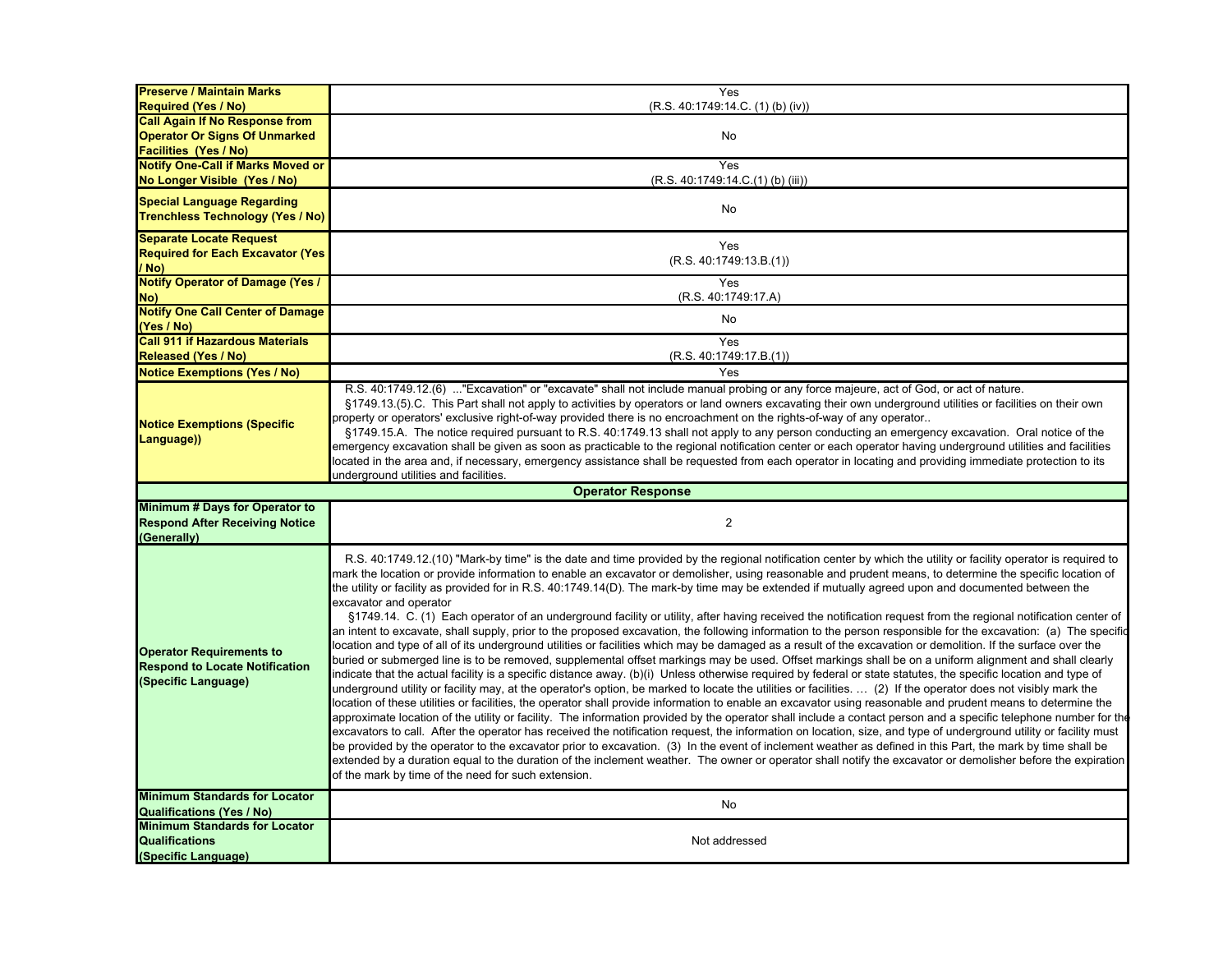| <b>Law Specifies Marking Standards</b><br><b>Other Than Color</b><br>(Yes / No)                                                            | Yes                                                                                                                                                                                                                                                                                                                                                                                                                                                                                                                                                                                                                                                                                                                                                                                                                                                                                                                                                                                                                                                                                                                                                                                              |
|--------------------------------------------------------------------------------------------------------------------------------------------|--------------------------------------------------------------------------------------------------------------------------------------------------------------------------------------------------------------------------------------------------------------------------------------------------------------------------------------------------------------------------------------------------------------------------------------------------------------------------------------------------------------------------------------------------------------------------------------------------------------------------------------------------------------------------------------------------------------------------------------------------------------------------------------------------------------------------------------------------------------------------------------------------------------------------------------------------------------------------------------------------------------------------------------------------------------------------------------------------------------------------------------------------------------------------------------------------|
| <b>Law Specifies Marking Standards</b><br><b>Other Than Color (Specific</b><br>Language)                                                   | R.S. 40:1749.14.C.(1) (a) The specific location and type of all of its underground utilities or facilities which may be damaged as a result of the excavation<br>or demolition. If the surface over the buried or submerged line is to be removed, supplemental offset markings may be used. Offset markings shall be on a<br>uniform alignment and shall clearly indicate that the actual facility is a specific distance away. (b) (i) Unless otherwise required by federal or state statutes,<br>the specific location and type of underground utility or facility may, at the operator's option, be marked to locate the utilities or facilities. If the utilities or<br>facilities are visibly marked by the operator, they shall be marked by the operator by color coded paint, flags, or stakes or similar means using the American<br>Public Works Association color code. (ii) The location of underground fiber optic cables shall be identified in accordance with the provisions of this<br>Subparagraph and such identification shall also include an added special marking that is uniquely associated with fiber optic cables.                                                   |
| Law Includes Specific Language<br>For Operators To Locate Sewer<br>Laterals (Yes / No)                                                     | <b>No</b>                                                                                                                                                                                                                                                                                                                                                                                                                                                                                                                                                                                                                                                                                                                                                                                                                                                                                                                                                                                                                                                                                                                                                                                        |
| Law Includes Specific Language<br><b>For Operators To Locate</b><br><b>Abandoned Facilities (Yes / No)</b>                                 | No                                                                                                                                                                                                                                                                                                                                                                                                                                                                                                                                                                                                                                                                                                                                                                                                                                                                                                                                                                                                                                                                                                                                                                                               |
| <b>Operator Must Locate Abandoned</b><br><b>Facilities</b><br>(Specific Language)                                                          | Not addressed                                                                                                                                                                                                                                                                                                                                                                                                                                                                                                                                                                                                                                                                                                                                                                                                                                                                                                                                                                                                                                                                                                                                                                                    |
| <b>Positive Response Required -</b><br><b>Operator Contact Excavator</b><br>(Yes / No)                                                     | No                                                                                                                                                                                                                                                                                                                                                                                                                                                                                                                                                                                                                                                                                                                                                                                                                                                                                                                                                                                                                                                                                                                                                                                               |
| <b>Positive Response Required -</b><br><b>Operator Contact Excavator</b><br>(Specific Language)                                            | Not addressed                                                                                                                                                                                                                                                                                                                                                                                                                                                                                                                                                                                                                                                                                                                                                                                                                                                                                                                                                                                                                                                                                                                                                                                    |
| <b>Positive Response Required -</b><br><b>Operator Contact One Call Center</b><br>(Yes / No)                                               | No                                                                                                                                                                                                                                                                                                                                                                                                                                                                                                                                                                                                                                                                                                                                                                                                                                                                                                                                                                                                                                                                                                                                                                                               |
| <b>Positive Response Required -</b><br><b>Operator Contact One Call Center</b><br>(Specific Language)                                      | Not addressed                                                                                                                                                                                                                                                                                                                                                                                                                                                                                                                                                                                                                                                                                                                                                                                                                                                                                                                                                                                                                                                                                                                                                                                    |
| <b>Positive Response - One-Call</b><br><b>Automated (Yes / No)</b>                                                                         | No                                                                                                                                                                                                                                                                                                                                                                                                                                                                                                                                                                                                                                                                                                                                                                                                                                                                                                                                                                                                                                                                                                                                                                                               |
| <b>Operator Must Provide One-Call</b><br><b>Center with Information On</b><br><b>Locations of Buried Facilities (Yes</b><br>/ No)          | No                                                                                                                                                                                                                                                                                                                                                                                                                                                                                                                                                                                                                                                                                                                                                                                                                                                                                                                                                                                                                                                                                                                                                                                               |
| <b>Operator Must Provide One-Call</b><br><b>Center with Information On</b><br><b>Locations of Buried Facilities</b><br>(Specific Language) | The Louisiana Revised Statutes do not address the specific requirement for member opeators to provide the one call notification center with information<br>on the location of the operator's buried facilities.<br>R.S. 40:1749.14.A. states, "Each operator of an underground utility or facility, including all state agencies and political subdivision of the state, shall<br>become a member of, participate in, and share the cost of a regional notification center, except as provided for in R.S 40:1749.19. Each regional notificatior<br>center shall have the capability to receive emergency locate requests twenty-four hours a day and to disseminate the information as soon as it is received to<br>the appropriate operators and all affected regional notification centers in this state.<br>Operator membership applications to Louisiana One Call (LOC) for either class of regular membership require mapping information so that the LOC can<br>add the operator's facility locations to the LOC computer database. (See http://www.laonecall.com/join_us.htm) LOC offers online forms for members to<br>update information. (http://www.laonecall.com/update/index.html) |
| <b>Operator Must Update Information</b><br><b>On Locations of Buried Facilities</b><br>(Yes / No)                                          | No                                                                                                                                                                                                                                                                                                                                                                                                                                                                                                                                                                                                                                                                                                                                                                                                                                                                                                                                                                                                                                                                                                                                                                                               |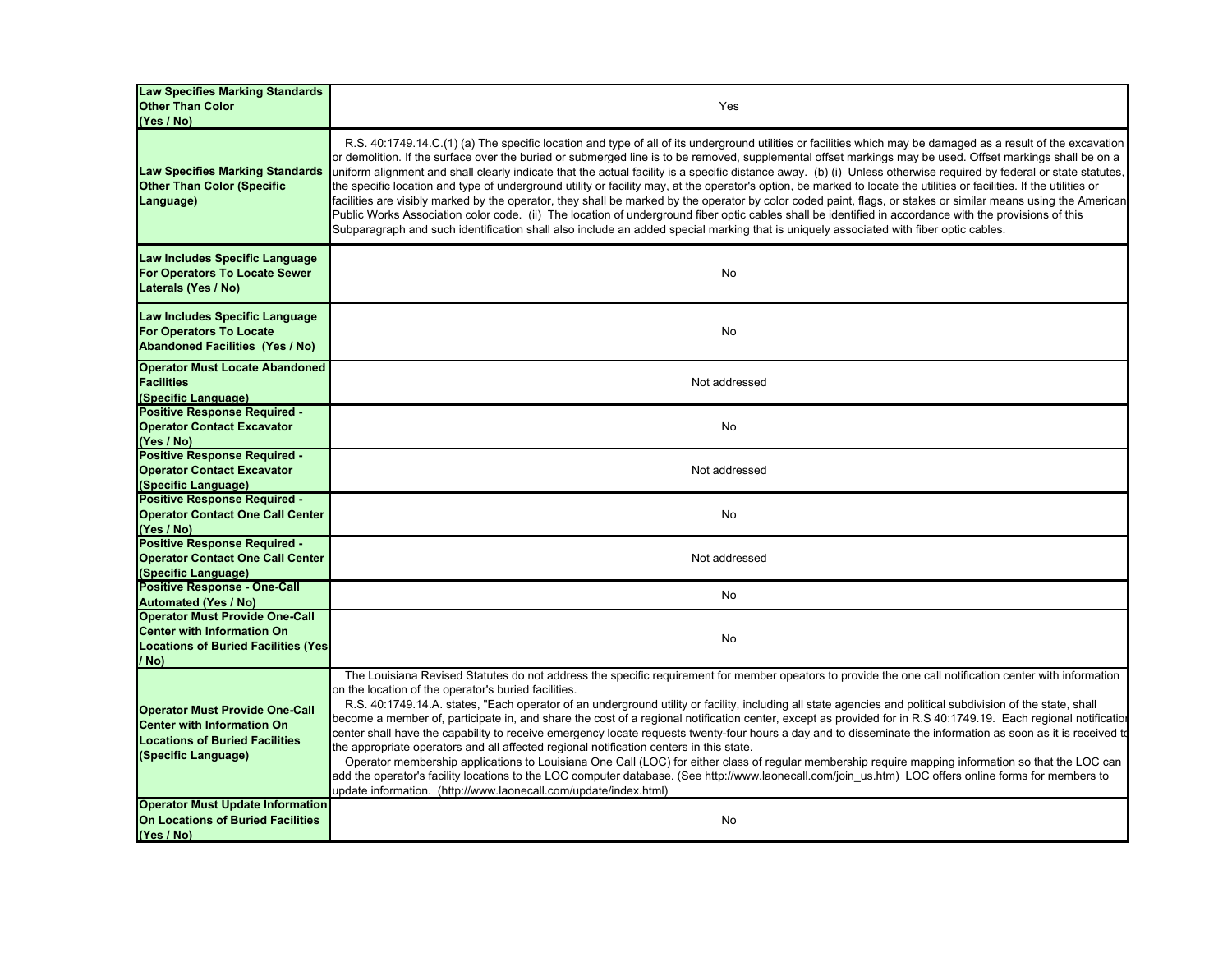| On Locations of Buried Facilities<br>(Specific Language)                                | The Louisiana Revised Statutes do not address the specific requirement for member opeators to provide the one call notification center with information<br>on the location of the operator's buried facilities.<br>R.S. 40:1749.14.A. states, "Each operator of an underground utility or facility, including all state agencies and political subdivision of the state, shall<br>Operator Must Update Information become a member of, participate in, and share the cost of a regional notification center, except as provided for in R.S 40:1749.19. Each regional notification<br>center shall have the capability to receive emergency locate requests twenty-four hours a day and to disseminate the information as soon as it is received to<br>the appropriate operators and all affected regional notification centers in this state.<br>Operator membership applications to Louisiana One Call (LOC) for either class of regular membership require mapping information so that the LOC can<br>add the operator's facility locations to the LOC computer database. (See http://www.laonecall.com/join us.htm) LOC offers online forms for members to<br>update information. (http://www.laonecall.com/update/index.html) |  |
|-----------------------------------------------------------------------------------------|-----------------------------------------------------------------------------------------------------------------------------------------------------------------------------------------------------------------------------------------------------------------------------------------------------------------------------------------------------------------------------------------------------------------------------------------------------------------------------------------------------------------------------------------------------------------------------------------------------------------------------------------------------------------------------------------------------------------------------------------------------------------------------------------------------------------------------------------------------------------------------------------------------------------------------------------------------------------------------------------------------------------------------------------------------------------------------------------------------------------------------------------------------------------------------------------------------------------------------------|--|
| <b>New Facilities Must Be Locatable</b><br><b>Electronically</b><br>(Yes / No)          | No                                                                                                                                                                                                                                                                                                                                                                                                                                                                                                                                                                                                                                                                                                                                                                                                                                                                                                                                                                                                                                                                                                                                                                                                                                |  |
| <b>New Facilities Must Be Locatable</b><br><b>Electronically (Specific Language)</b>    | Not addressed                                                                                                                                                                                                                                                                                                                                                                                                                                                                                                                                                                                                                                                                                                                                                                                                                                                                                                                                                                                                                                                                                                                                                                                                                     |  |
| Design Request (Yes / No)                                                               | <b>No</b>                                                                                                                                                                                                                                                                                                                                                                                                                                                                                                                                                                                                                                                                                                                                                                                                                                                                                                                                                                                                                                                                                                                                                                                                                         |  |
|                                                                                         | <b>One Call, Enforcement, and Reporting</b>                                                                                                                                                                                                                                                                                                                                                                                                                                                                                                                                                                                                                                                                                                                                                                                                                                                                                                                                                                                                                                                                                                                                                                                       |  |
| <b>Mandatory One Call Membership</b><br>(Yes / No)                                      | <b>Yes</b>                                                                                                                                                                                                                                                                                                                                                                                                                                                                                                                                                                                                                                                                                                                                                                                                                                                                                                                                                                                                                                                                                                                                                                                                                        |  |
| <b>One Call Membership Exemptions</b><br>(Yes / No)                                     | Yes                                                                                                                                                                                                                                                                                                                                                                                                                                                                                                                                                                                                                                                                                                                                                                                                                                                                                                                                                                                                                                                                                                                                                                                                                               |  |
| <b>One Call Membership Exemptions</b><br>(Specific Language)                            | R.S. 40:1749.14.A. Each operator of an underground utility or facility, including all state agencies and political subdivisions of the state, shall become a<br>member of, participate in, and share the cost of a regional notification center, except as provided for in R.S. 40:1749.19.<br>§1749.19. A. Each incorporated municipality or parish government which owns or operates, in its own right or through a special district or districts created<br>pursuant to constitutional or statutory authority, a drainage system, a sewer system, drainage, water or water system, traffic control system, an electrical<br>energy system and/or a gas or natural gas system underground facility within its local jurisdiction which would otherwise be included in R.S. 40:1749.14, and<br>which does not desire to be so included, shall adopt an ordinance indicating this desire by December 31, 1998. The ordinance shall be filed with the<br>secretary of state for verification purposes. An incorporated municipality or parish government which fails to adopt the ordinance shall be subject to the<br>provisions of this Part on and after December 31.1998.                                                      |  |
| <b>One-Call Law Addresses Board</b><br>Make-Up (Yes / No)                               | No                                                                                                                                                                                                                                                                                                                                                                                                                                                                                                                                                                                                                                                                                                                                                                                                                                                                                                                                                                                                                                                                                                                                                                                                                                |  |
| <b>One-Call Law Addresses Board</b><br><b>Make-Up (Specific Language)</b>               | Neither the Louisiana Revised Statutes (R.S. 40:1749.11 to .26) nor the LA Administrative Code (Chapter 21) address the board make-up of the regional<br>notification centers.<br>The Louisiana One Call (LOC) Bylaws, ARTICLE VII, BOARD OF DIRECTORS, Section 1, reads: The property, affairs and business of the Corporation<br>will be managed by a Board of Directors, which will consist of nine (9) employees of member companies, elected or appointed to occupy a seat on the<br>Board. The Board will consist of six (6) persons representing Principal members, two (2) persons representing Affiliate members, and one (1) person<br>representing a Political Subdivision member. At the discretion of the elected Board of Directors, one (1) "At-Large" Director may be appointed, or dismissed<br>by majority vote of the elected Board of Directors. The "At-Large" Director will have no voting privileges and the term of service will be one year. At that<br>time the "At Large" Director will be re-appointed or dismissed.                                                                                                                                                                                  |  |
| <b>Separate Body Designated to</b><br><b>Advise Enforcement Authority</b><br>(Yes / No) | Yes                                                                                                                                                                                                                                                                                                                                                                                                                                                                                                                                                                                                                                                                                                                                                                                                                                                                                                                                                                                                                                                                                                                                                                                                                               |  |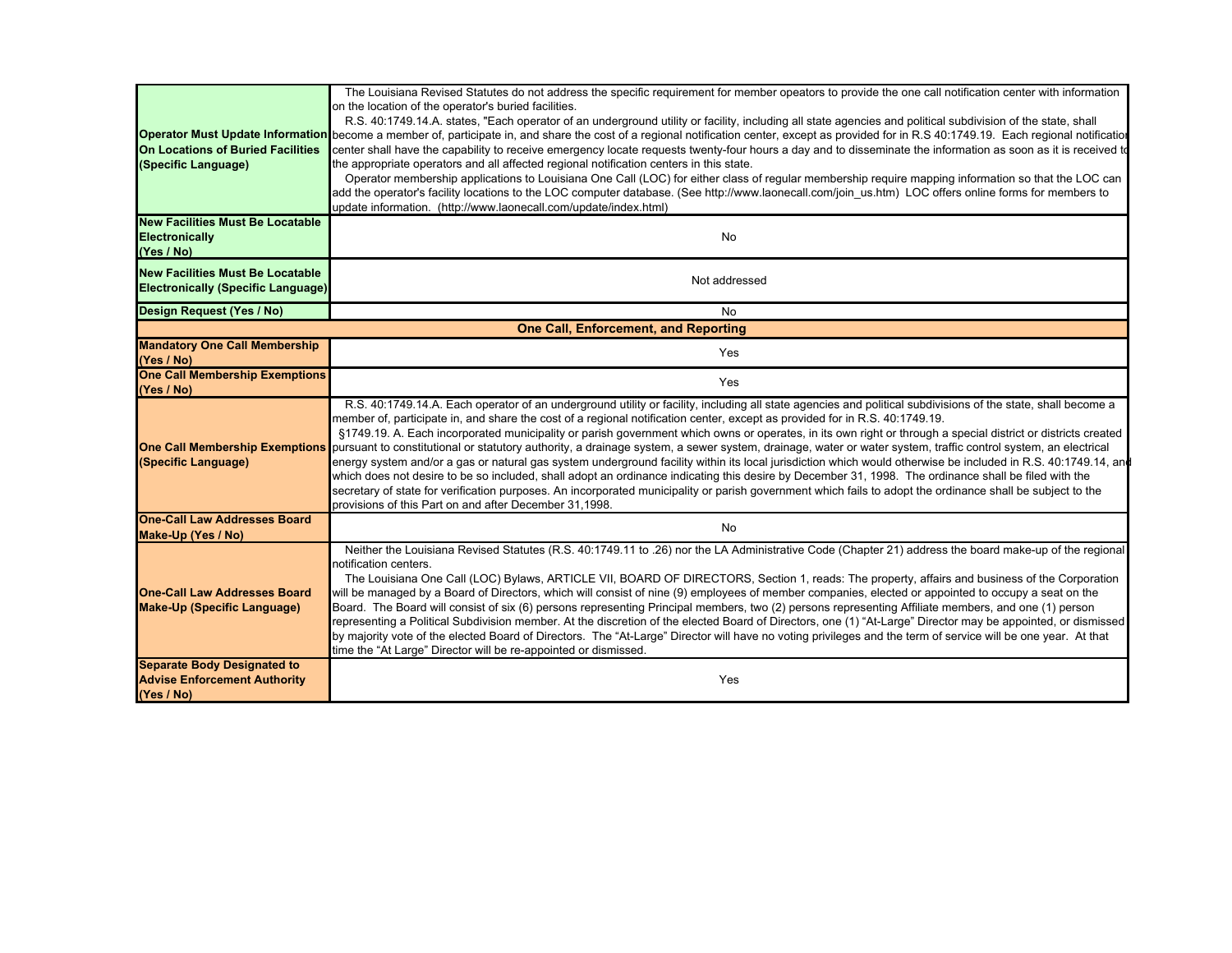| <b>Separate Body Designated to</b><br><b>Advise Enforcement Authority</b><br>(Specific Language) | Louisiana Administrative Code (LAC), Title 55 §2101  The purpose of this rule is to further provide for the enforcement of the Louisiana Underground<br>Utilities and Facilities Damage Prevention Law. An advisory committee composed of representatives from the relevant industries, state government, and the<br>regional notification centers shall be formed to assist in implementation of these rules. B. The advisory committee referenced in Subsection A above is<br>hereby established and shall be composed of the following members: 1. a representative of each certified Louisiana regional notification center; 2. a<br>representative of the Department of Public Safety; 3. a representative of the Department of Environmental Quality; 4. a representative of the Right-to-Knov<br>Unit, Office of State Police; 5. a representative of the Department of Natural Resources, Pipeline Division; 6. a representative of the Office of the State Fire<br>Marshal; 7. a representative of the Public Service Commission; 8. a representative of the Louisiana Chemical Association; 9. a representative of the<br>Louisiana Gas Association; 10. a representative of the Louisiana Municipal Association; 11. a representative of the Louisiana Forestry Association; 12. a<br>representative of the Louisiana Home Builders Association; 13. a representative of the Louisiana Rural Water Association; 14. a representative of the<br>Louisiana Cable and Telecommunications Association; 15. a representative of the Louisiana Electric Cooperatives Association; 16. A representative of the<br>Mid Continent Oil and Gas Association; 17. a representative of the Louisiana Farm Bureau Federation; 18. a representative of the Louisiana Associated<br>General Contractors; 19. a representative of the Louisiana Common Ground Alliance; 20. a representative of offshore facility owners and operators.                                                                                                                                                                                                                                                                                                                                                                                                                                                                                                                                                                                                                                                                                                                                                                                                                                                                                                                                                                                                                                                                                                                                                                                                                                                                                                                                                                                                                                                                                                                   |
|--------------------------------------------------------------------------------------------------|-----------------------------------------------------------------------------------------------------------------------------------------------------------------------------------------------------------------------------------------------------------------------------------------------------------------------------------------------------------------------------------------------------------------------------------------------------------------------------------------------------------------------------------------------------------------------------------------------------------------------------------------------------------------------------------------------------------------------------------------------------------------------------------------------------------------------------------------------------------------------------------------------------------------------------------------------------------------------------------------------------------------------------------------------------------------------------------------------------------------------------------------------------------------------------------------------------------------------------------------------------------------------------------------------------------------------------------------------------------------------------------------------------------------------------------------------------------------------------------------------------------------------------------------------------------------------------------------------------------------------------------------------------------------------------------------------------------------------------------------------------------------------------------------------------------------------------------------------------------------------------------------------------------------------------------------------------------------------------------------------------------------------------------------------------------------------------------------------------------------------------------------------------------------------------------------------------------------------------------------------------------------------------------------------------------------------------------------------------------------------------------------------------------------------------------------------------------------------------------------------------------------------------------------------------------------------------------------------------------------------------------------------------------------------------------------------------------------------------------------------------------------------------------------------------------------------------------------------------------------------------------------------------------------------------------------------------------------------------------------------------------------------------------------------------------------------------------------------------------------------------------------------------------------------------------------------------------------------------------------------------------------------------------------------------------------------------------------------------------------------------------------------------------------------------------------------------|
| <b>Penalties / Fines Excavators</b><br>(Yes / No)                                                | Yes                                                                                                                                                                                                                                                                                                                                                                                                                                                                                                                                                                                                                                                                                                                                                                                                                                                                                                                                                                                                                                                                                                                                                                                                                                                                                                                                                                                                                                                                                                                                                                                                                                                                                                                                                                                                                                                                                                                                                                                                                                                                                                                                                                                                                                                                                                                                                                                                                                                                                                                                                                                                                                                                                                                                                                                                                                                                                                                                                                                                                                                                                                                                                                                                                                                                                                                                                                                                                                                 |
| <b>Penalties / Fines Excavators</b><br>(Specific Language)                                       | R.S. 40:1749.20.B. An excavator or demolisher who violates the provisions of R.S. 40:1749.13, 1749.16, or 1749.17(B) shall be subject to the following:<br>(1) For the first violation, a warning letter shall be given. (2) For a second violation of a similar nature within a two-year period from the previous violation,<br>civil penalty of not more than two hundred fifty dollars. (3) For a third violation of a similar nature within a two-year period from a previous violation, a civil<br>penalty of not more than five hundred dollars. (4) For a fourth violation of a similar nature within a two-year period from the previous violation, a civil penalt<br>of not more than one thousand dollars. (5) For a fifth and each subsequent violation of a similar nature within a two-year period from the previous violation,<br>a civil penalty of not less than two thousand nor more than twenty-five thousand dollars. (6) For any violation involving hazardous materials as defined in<br>Title 30 of the Louisiana Revised Statutes of 1950, a civil penalty of not less than two thousand dollars nor more than twenty-five thousand dollars. (7) An<br>excavator or demolisher who is issued a citation for a violation shall immediately stop all excavation or demolition activity until the requirements of this Part<br>are met. Failure to do so shall subject the excavator or demolisher to an additional citation and civil penalty of not more than twenty-five thousand dollars for<br>each such subsequent citation issued. C. An excavator or demolisher who violates the provisions of R.S. 40:1749.15(B) shall be subject to the following:<br>(1) For the first violation, a civil penalty of not more than fifty dollars. (2) For a second violation of a similar nature within a two-year period from the<br>previous violation, a civil penalty of not more than two hundred dollars. (3) For a third violation of a similar nature within a two-year period from a previous<br>violation, a civil penalty of not more than five hundred dollars. (4) For a fourth and each subsequent violation of a similar nature within a two-year period<br>from the previous violation, a civil penalty of not less than five hundred dollars nor more than five thousand dollars.<br>§ 1749:27.D.(1) (b) All civil penalties or other civil remedies assessed by the commissioner pursuant to this Part shall be assessed in the same manner<br>as prescribed by R.S. 30:544<br>R.S. 30:544.A.(1) Any person who shall be determined by the assistant secretary, after notice and an opportunity for a hearing, to have violated any<br>provision of this Chapter or any rule, regulation, or order promulgated or issued under this Chapter shall be liable to the office of conservation for a civil<br>penalty not to exceed ten thousand dollars for each violation for each day that the violation persists, except that the maximum civil penalty shall not exceed<br>five hundred thousand dollars for any related series of violations.  C. Any person who willfully and knowingly violates this Chapter or any rule, regulation,<br>or order issued under this Chapter shall be deemed guilty of a misdemeanor, and, upon conviction, shall be subject for each offense to a fine of not more<br>than twenty-five thousand dollars or imprisoned for not more than one year, or both, for each violation. |
| <b>Penalties / Fines Operators</b><br>(Yes / No)                                                 | Yes                                                                                                                                                                                                                                                                                                                                                                                                                                                                                                                                                                                                                                                                                                                                                                                                                                                                                                                                                                                                                                                                                                                                                                                                                                                                                                                                                                                                                                                                                                                                                                                                                                                                                                                                                                                                                                                                                                                                                                                                                                                                                                                                                                                                                                                                                                                                                                                                                                                                                                                                                                                                                                                                                                                                                                                                                                                                                                                                                                                                                                                                                                                                                                                                                                                                                                                                                                                                                                                 |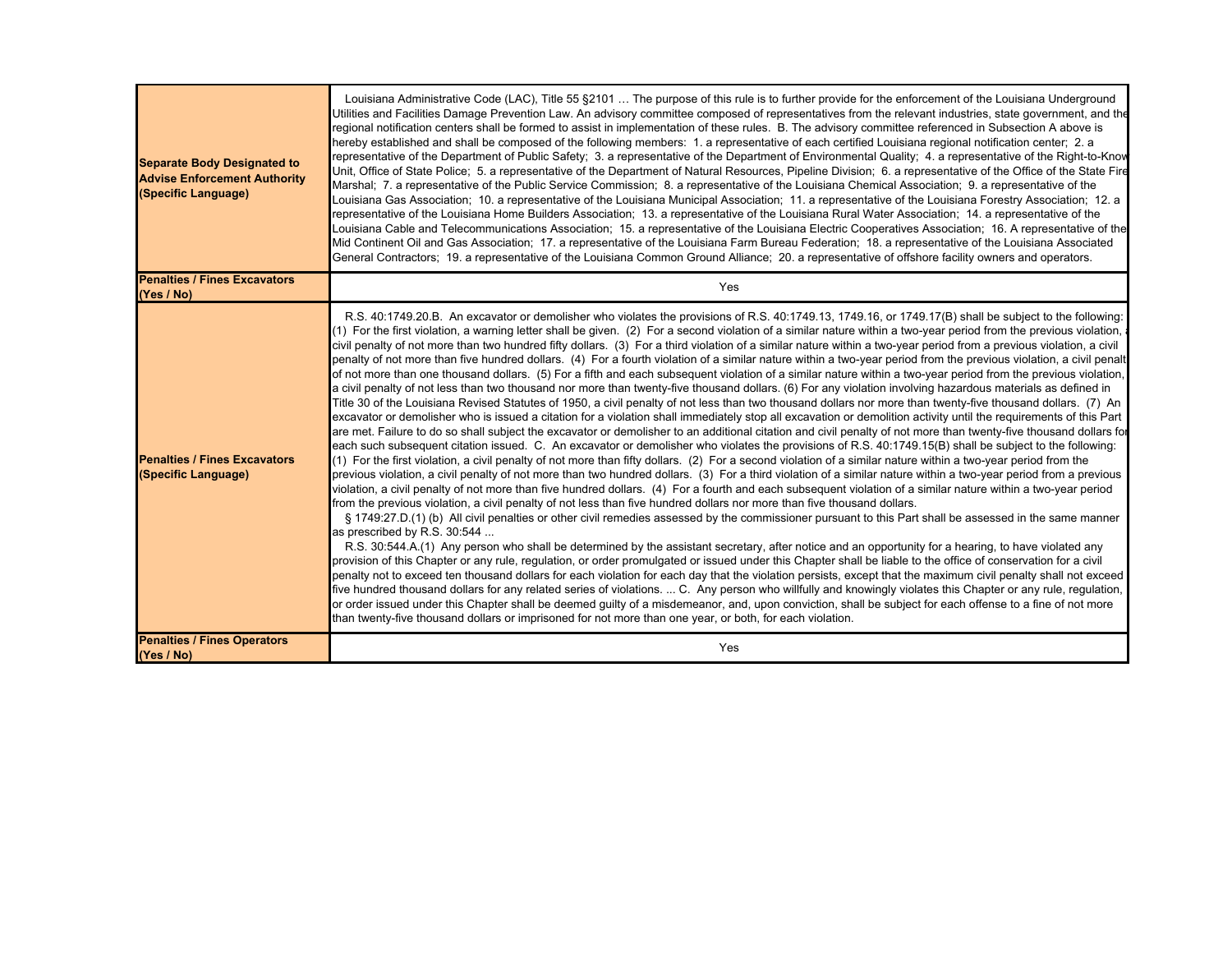| <b>Penalties / Fines Operators</b><br>(Specific Language)                                                                             | R.S. 40:1749.20.A. (1) A person who is required by this Part to become a member of, participate in, or share the cost of, a regional notification center<br>and who fails to do so shall be subject to a civil penalty of not more than two hundred fifty dollars for the first violation and not more than one thousand<br>dollars for each subsequent violation. A subsequent violation shall be deemed to have occurred if the person fails to become a member of, participate in, or<br>share the cost of, a regional notification center as required within ninety days after issuance of a citation for the previous violation. (2) A person who<br>participates in a regional notification center and who fails to mark or provide information regarding the location of underground utilities and facilities used to<br>store, transport, or convey that which is not regulated pursuant to Chapter 16 of Subtitle II of Title 30 of the Louisiana Revised Statutes of 1950, otherwise<br>known as the Hazardous Materials Information Development, Preparedness, and Response Act, shall be subject to a civil penalty of not more than one<br>thousand dollars. A subsequent violation shall be deemed to have occurred if a person fails to provide information or markings within two years of the<br>issuance of a prior citation for the same or similar conduct. (3) A person who is required by law to participate in a regional notification center and who fails<br>to provide information or markings to indicate hazardous material as defined in Title 30 of the Louisiana Revised Statutes of 1950 shall be subject to the<br>following: (a) For the first violation, a warning letter shall be given. (b) For a second violation, a civil penalty of not more than two hundred fifty dollars. (c)<br>For a third violation, a civil penalty of not more than five hundred dollars. (d) For a fourth violation, a civil penalty of not more than one thousand dollars. (e)<br>For a fifth and each subsequent violation, a civil penalty of not less than two thousand dollars nor more than twenty-five thousand dollars.<br>§ 1749:27.D.(1) (b) All civil penalties or other civil remedies assessed by the commissioner pursuant to this Part shall be assessed in the same manner<br>as prescribed by R.S. 30:544<br>R.S. 30:544.A.(1) Any person who shall be determined by the assistant secretary, after notice and an opportunity for a hearing, to have violated any<br>provision of this Chapter or any rule, regulation, or order promulgated or issued under this Chapter shall be liable to the office of conservation for a civil<br>penalty not to exceed ten thousand dollars for each violation for each day that the violation persists, except that the maximum civil penalty shall not exceed<br>five hundred thousand dollars for any related series of violations.  C. Any person who willfully and knowingly violates this Chapter or any rule, regulation,<br>or order issued under this Chapter shall be deemed guilty of a misdemeanor, and, upon conviction, shall be subject for each offense to a fine of not more<br>than twenty-five thousand dollars or imprisoned for not more than one year, or both, for each violation. |
|---------------------------------------------------------------------------------------------------------------------------------------|-----------------------------------------------------------------------------------------------------------------------------------------------------------------------------------------------------------------------------------------------------------------------------------------------------------------------------------------------------------------------------------------------------------------------------------------------------------------------------------------------------------------------------------------------------------------------------------------------------------------------------------------------------------------------------------------------------------------------------------------------------------------------------------------------------------------------------------------------------------------------------------------------------------------------------------------------------------------------------------------------------------------------------------------------------------------------------------------------------------------------------------------------------------------------------------------------------------------------------------------------------------------------------------------------------------------------------------------------------------------------------------------------------------------------------------------------------------------------------------------------------------------------------------------------------------------------------------------------------------------------------------------------------------------------------------------------------------------------------------------------------------------------------------------------------------------------------------------------------------------------------------------------------------------------------------------------------------------------------------------------------------------------------------------------------------------------------------------------------------------------------------------------------------------------------------------------------------------------------------------------------------------------------------------------------------------------------------------------------------------------------------------------------------------------------------------------------------------------------------------------------------------------------------------------------------------------------------------------------------------------------------------------------------------------------------------------------------------------------------------------------------------------------------------------------------------------------------------------------------------------------------------------------------------------------------------------------------------------------------------------------------------------------------------------------------------------------------------------------------------------------------------------------------------------------------------------------------------------------------------------------------------------------------|
| Penalties / Fines Other (Yes / No)                                                                                                    | No                                                                                                                                                                                                                                                                                                                                                                                                                                                                                                                                                                                                                                                                                                                                                                                                                                                                                                                                                                                                                                                                                                                                                                                                                                                                                                                                                                                                                                                                                                                                                                                                                                                                                                                                                                                                                                                                                                                                                                                                                                                                                                                                                                                                                                                                                                                                                                                                                                                                                                                                                                                                                                                                                                                                                                                                                                                                                                                                                                                                                                                                                                                                                                                                                                                                                |
| <b>Penalties / Fines Other</b><br>(Specific Language)                                                                                 | Not addressed                                                                                                                                                                                                                                                                                                                                                                                                                                                                                                                                                                                                                                                                                                                                                                                                                                                                                                                                                                                                                                                                                                                                                                                                                                                                                                                                                                                                                                                                                                                                                                                                                                                                                                                                                                                                                                                                                                                                                                                                                                                                                                                                                                                                                                                                                                                                                                                                                                                                                                                                                                                                                                                                                                                                                                                                                                                                                                                                                                                                                                                                                                                                                                                                                                                                     |
| <b>Enforcement Authority Identified</b>                                                                                               | R.S. 40:1749.12.  (17) "Commissioner" means the commissioner of conservation. (18) "Pipeline" means all intrastate and interstate pipeline facilities<br>defined by 49 CFR 192.3 and 49 CFR 195.2.<br>§ 1749:23.A Except as provided in R.S. 40:1749.27, the provisions of this Part 26 may be enforced by the [Louisiana] Department of Public Safety and<br>Corrections or any local law enforcement agency.<br>§ 1749:27.A.(1) Notwithstanding the provisions of R.S. 40:1749.23, the commissioner shall have exclusive authority to enforce the provisions of this Part<br>as it applies to the prevention of damage to pipelines.  B. For the prevention of damage to pipelines, the powers of the commissioner shall include but are<br>not limited to the following: (1) Monitoring any excavation or demolition, including requests for the excavator or demolisher to provide the locate request<br>number issued by a regional notification center. (2) Issuing citations or ordering other penalties or remedies. (3) Seeking restraining orders, injunctions, or<br>any other available civil remedies. (4) Utilizing any other enforcement powers that may be provided by law.  D.(1)(a) The commissioner shall adjudicate a<br>violations involving the prevention of damage to pipelines and assess civil penalties or other civil remedies for those violations of this Part.                                                                                                                                                                                                                                                                                                                                                                                                                                                                                                                                                                                                                                                                                                                                                                                                                                                                                                                                                                                                                                                                                                                                                                                                                                                                                                                                                                                                                                                                                                                                                                                                                                                                                                                                                                                                                                                                                     |
| <b>Damage Investigation Required by</b><br><b>Enforcement Authority</b><br>(Yes / No)                                                 | Yes,<br>(R.S. 40:1749.23.D., and § 1749.27.C (3))                                                                                                                                                                                                                                                                                                                                                                                                                                                                                                                                                                                                                                                                                                                                                                                                                                                                                                                                                                                                                                                                                                                                                                                                                                                                                                                                                                                                                                                                                                                                                                                                                                                                                                                                                                                                                                                                                                                                                                                                                                                                                                                                                                                                                                                                                                                                                                                                                                                                                                                                                                                                                                                                                                                                                                                                                                                                                                                                                                                                                                                                                                                                                                                                                                 |
| <b>Mandatory Reporting of</b><br><b>Excavation Damage by All Utility</b><br><b>Owners to State Entity or</b><br>Department (Yes / No) | No                                                                                                                                                                                                                                                                                                                                                                                                                                                                                                                                                                                                                                                                                                                                                                                                                                                                                                                                                                                                                                                                                                                                                                                                                                                                                                                                                                                                                                                                                                                                                                                                                                                                                                                                                                                                                                                                                                                                                                                                                                                                                                                                                                                                                                                                                                                                                                                                                                                                                                                                                                                                                                                                                                                                                                                                                                                                                                                                                                                                                                                                                                                                                                                                                                                                                |
| <b>Mandatory Reporting by</b><br><b>Excavators to State Entity or</b><br>Department (Yes / No)                                        | No                                                                                                                                                                                                                                                                                                                                                                                                                                                                                                                                                                                                                                                                                                                                                                                                                                                                                                                                                                                                                                                                                                                                                                                                                                                                                                                                                                                                                                                                                                                                                                                                                                                                                                                                                                                                                                                                                                                                                                                                                                                                                                                                                                                                                                                                                                                                                                                                                                                                                                                                                                                                                                                                                                                                                                                                                                                                                                                                                                                                                                                                                                                                                                                                                                                                                |
| <b>Mandatory Reporting to State</b><br><b>Entity or Department - Gas Only</b><br>(Yes / No)                                           | No                                                                                                                                                                                                                                                                                                                                                                                                                                                                                                                                                                                                                                                                                                                                                                                                                                                                                                                                                                                                                                                                                                                                                                                                                                                                                                                                                                                                                                                                                                                                                                                                                                                                                                                                                                                                                                                                                                                                                                                                                                                                                                                                                                                                                                                                                                                                                                                                                                                                                                                                                                                                                                                                                                                                                                                                                                                                                                                                                                                                                                                                                                                                                                                                                                                                                |
| <b>Law and Regulation</b>                                                                                                             |                                                                                                                                                                                                                                                                                                                                                                                                                                                                                                                                                                                                                                                                                                                                                                                                                                                                                                                                                                                                                                                                                                                                                                                                                                                                                                                                                                                                                                                                                                                                                                                                                                                                                                                                                                                                                                                                                                                                                                                                                                                                                                                                                                                                                                                                                                                                                                                                                                                                                                                                                                                                                                                                                                                                                                                                                                                                                                                                                                                                                                                                                                                                                                                                                                                                                   |